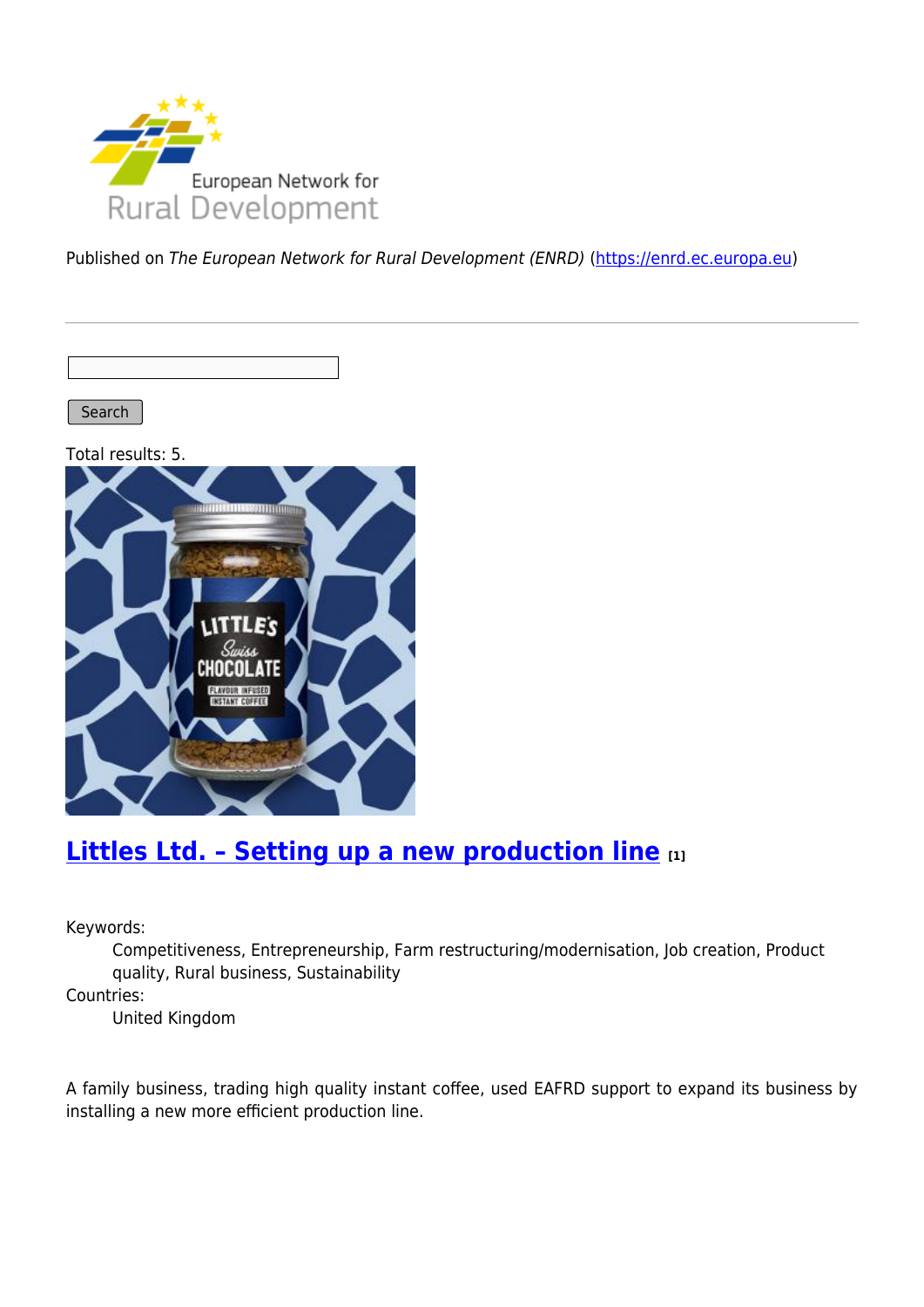

### **[Nos Oignons - Supporting social farming in Wallonia](https://enrd.ec.europa.eu/projects-practice/nos-oignons-supporting-social-farming-wallonia_en) [2]**

Keywords:

Cooperation, Rural Inspiration Awards: nominees, Social inclusion, Social services Countries:

Belgium

'Nos Oignons' is an association that supported the preparation and implementation of three RDP funded projects that promote social farming in Wallonia.



# **[Chevetogne - combining a wetland ecosystem observation](https://enrd.ec.europa.eu/projects-practice/chevetogne-combining-wetland-ecosystem-observation-area-social-tourism_en) [area with social tourism](https://enrd.ec.europa.eu/projects-practice/chevetogne-combining-wetland-ecosystem-observation-area-social-tourism_en) [3]**

Keywords: Environmental protection, Protected areas, Tourism Countries: Belgium

Restoring a wetland ecosystem and creating an observation area, for ecological, hydrological, educational and touristic purposes.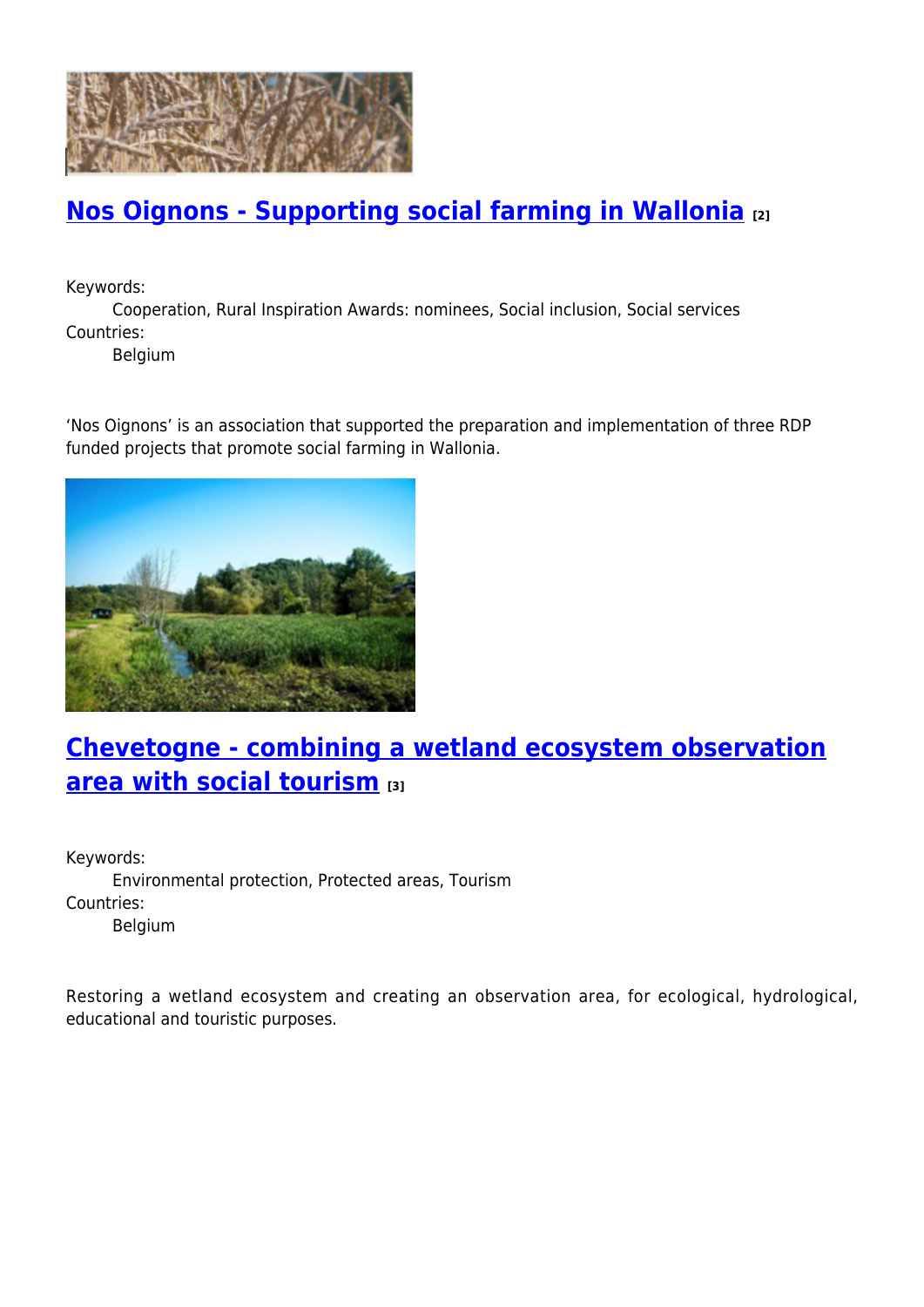

# **[Upscaling a confectionary and patisserie workshop in rural](https://enrd.ec.europa.eu/projects-practice/upscaling-confectionary-and-patisserie-workshop-rural-romania_en) [Romania](https://enrd.ec.europa.eu/projects-practice/upscaling-confectionary-and-patisserie-workshop-rural-romania_en) [4]**

Keywords:

Competitiveness, Product quality, Rural business, Rural SMEs Countries:

Romania

Financed by the Romanian rural development programme, a small patisserie and confectionary workshop upscaled its business by constructing a new building to increase its production capacity and offer utility areas to customers.



### **[Across the country](https://enrd.ec.europa.eu/projects-practice/across-country_en) [5]**

Keywords: Job creation, Social inclusion, Vocational training & skills acquisition Countries: Hungary

**Strengthening social enterprises in two Hungarian regions became a leverage to increase**